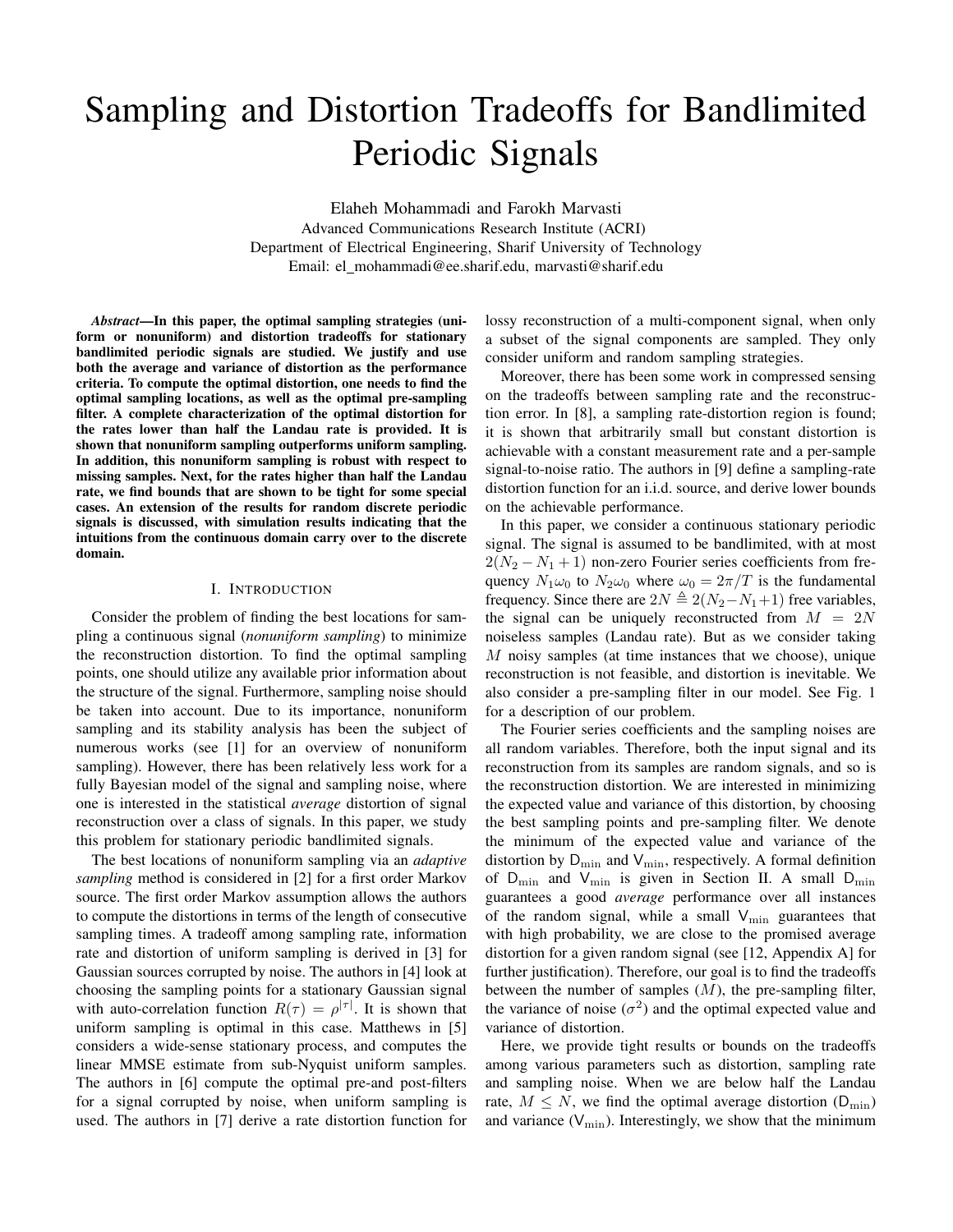of both  $D_{\min}$  and  $V_{\min}$  are obtained at the same sampling locations and the same pre-sampling filter. Furthermore, these two minima are obtained when we do not use a pre-sampling filter on the signal bandwidth, and use a nonuniform sampling procedure in which the M samples are arbitrary chosen from the set  $\{0, T/N, 2T/N, 3T/N, \cdots, (N-1)T/N\}$ . Observe that this set contains uniform sampling points at half the Landau rate. Thus, for  $M < N$ , the optimal samples are nonuniform. It is worth to note that the sampling locations only depend on the bandwidth of the signal; they are optimal for all values of the noise variance  $(\sigma^2)$  and  $N_1$ . Moreover, the sampling points are robust with respect to missing samples. Note that the optimal sampling points are any arbitrary M points from the set  $\{0, T/N, 2T/N, 3T/N, \cdots, (N-1)T/N\}.$ Thus, if we sample at these positions and we miss some samples, i.e., getting  $M' < M$  samples instead of M samples, the set of  $M'$  sample points is still a subset of  $\{0, T/N, 2T/N, 3T/N, \cdots, (N-1)T/N\}$ , and hence optimal. Therefore, if we knew in advance that we get  $M'$  samples, this knowledge would not have helped us.

For above half the Landau rate, we provide some lower and upper bounds that are shown to be tight in some cases. When  $N < M \leq 2N$ , i.e., between half the Landau rate and the Landau rate, we find optimal average distortion when  $N|2N_1 - 1$ , using a non-uniform set of sampling locations. In addition, when  $M > 2N$ , uniform sampling is shown to be optimal under certain constraints. Whenever we find  $D_{\min}$  and  $V_{\text{min}}$  explicitly, the minima are achieved simultaneously at the same optimal sampling points and the pre- sampling filter.

This paper is organized as follows: Section II formally defines the problem. Section III presents the main results of the paper, with the proofs given in [12]. Section IV provides simulation results.

#### II. PROBLEM DEFINITION

We consider a continuous stationary bandlimited periodic signal defined as follows:

$$
S(t) = \sum_{\ell=N_1}^{N_2} \left[ A_{\ell} \cos(\ell \omega_0 t) + B_{\ell} \sin(\ell \omega_0 t) \right]
$$
 (1)

where  $\omega_0 = 2\pi/T$  is the fundamental frequency. The summation is from  $\ell = N_1$  to  $N_2$ , indicating that the signal is bandlimited. We assume that  $A_\ell$  and  $B_\ell$  for  $N_1 \leq \ell \leq N_2$ are mutually independent Gaussian rv's, distributed according to  $\mathcal{N}(0, \mathsf{p})$  for  $\mathsf{p} > 0$ . Thus, the signal power is  $N\mathsf{p}/2$  where  $N = N_2 - N_1 + 1.$ 

The discrete version of the signal is

$$
S[n] = \sum_{\ell=N_1}^{N_2} \left[ A_\ell \cos(\ell \omega_0 n) + B_\ell \sin(\ell \omega_0 n) \right] \tag{2}
$$

where  $\omega_0 = 2\pi/T$  for some integer T.

Our model is depicted in Figure 1. The signal  $S(t)$ , given in (1), is passed through a pre-sampling filter,  $H(\omega)$ , to produce  $\tilde{S}(t)$ . The signal  $\tilde{S}(t)$  is sampled at time instances  $t = t_1, t_2, \dots, t_M$ , where  $t_i \in [0, T)$ . These samples are then corrupted by  $Z(t)$ , an i.i.d. zero-mean Gaussian noise denoted as  $\mathcal{N}(0, \sigma^2)$ . Thus, our observations are  $Y_i = \tilde{S}(t_i) +$  $Z_i$ ,  $i = 1, 2, \dots, M$ . An estimator uses the noisy samples  $(Y_1, Y_2, \dots, Y_M)$  to reconstruct the original signal, denoted by  $S(t)$ . The incurred sampling distortion given by MMSE (minimum mean square error) criterion is equal to

$$
\frac{1}{T} \int_{t=0}^{T} |\hat{S}(t) - S(t)|^2 dt.
$$

This distortion is a random variable. Our goal is to compute the minima of the expected value and variance of this random variable, i.e., to minimize

$$
D = \mathbb{E}\left\{\frac{1}{T}\int_{t=0}^{T} |\hat{S}(t) - S(t)|^2 dt\right\},
$$
 (3)

$$
V = Var \left\{ \frac{1}{T} \int_{t=0}^{T} |\hat{S}(t) - S(t)|^2 dt \right\}.
$$
 (4)

We are free to choose  $H(\omega)$  and the sampling locations  $t_i$ 's,  $i \in \{1, 2, \dots, M\}$ . Therefore, the optimal distortion  $D_{\min}$  is defined as follows:

$$
D_{\min} = \min_{H(\cdot), t_1, \dots, t_M} \mathbb{E} \left\{ \frac{1}{T} \int_{t=0}^T |\hat{S}(t) - S(t)|^2 dt \right\},
$$
  

$$
V_{\min} = \min_{H(\cdot), t_1, \dots, t_M} \text{Var} \left\{ \frac{1}{T} \int_{t=0}^T |\hat{S}(t) - S(t)|^2 dt \right\},
$$

where the minimization is taken over the sampling locations and the pre-sampling filter.

We assume that  $H(\omega)$  is a real linear time invariant (LTI) filter such that  $|H(\ell\omega_0)|^2 \le 1$  for all  $N_1 \le \ell \le N_2$ , meaning that the frequency gain of the signal is at most one; in other words, we assume that the filter is passive and hence cannot increase the signal energy in each frequency. In particular, all pass filters,  $|H(\omega)| = 1$ , satisfy this assumption. The reason for introducing this assumption is that we can always normalize the power gain of the filter.

## III. MAIN RESULTS

In this section, first two general lower bounds on the average and variance of distortion are given. Then the main results of the paper are stated. Note that  $SNR = Np/\sigma^2$ .

*A. Two General Lower Bounds on the Average and Variance of Distortion*

**Lemma 1.** *For any noise variance*  $\sigma > 0$  *and any choice of the pre-sampling filter, the following lower bounds hold for all values of* M*:*

$$
\frac{\mathrm{D}_{\mathrm{min}}}{\mathrm{p}} \ge \frac{1}{2} \left( 2N - M + \frac{M}{1 + SNR} \right)
$$
  

$$
\frac{\mathrm{V}_{\mathrm{min}}}{\mathrm{p}^2} \ge 2N - M + \frac{M}{(1 + SNR)^2}.
$$

,

*When we do not use a pre-sampling filter on the signal bandwidth (i.e.,*  $H(\ell\omega_0) = 1$  *for*  $\ell = N_1, \cdots, N_2$ *), equality in*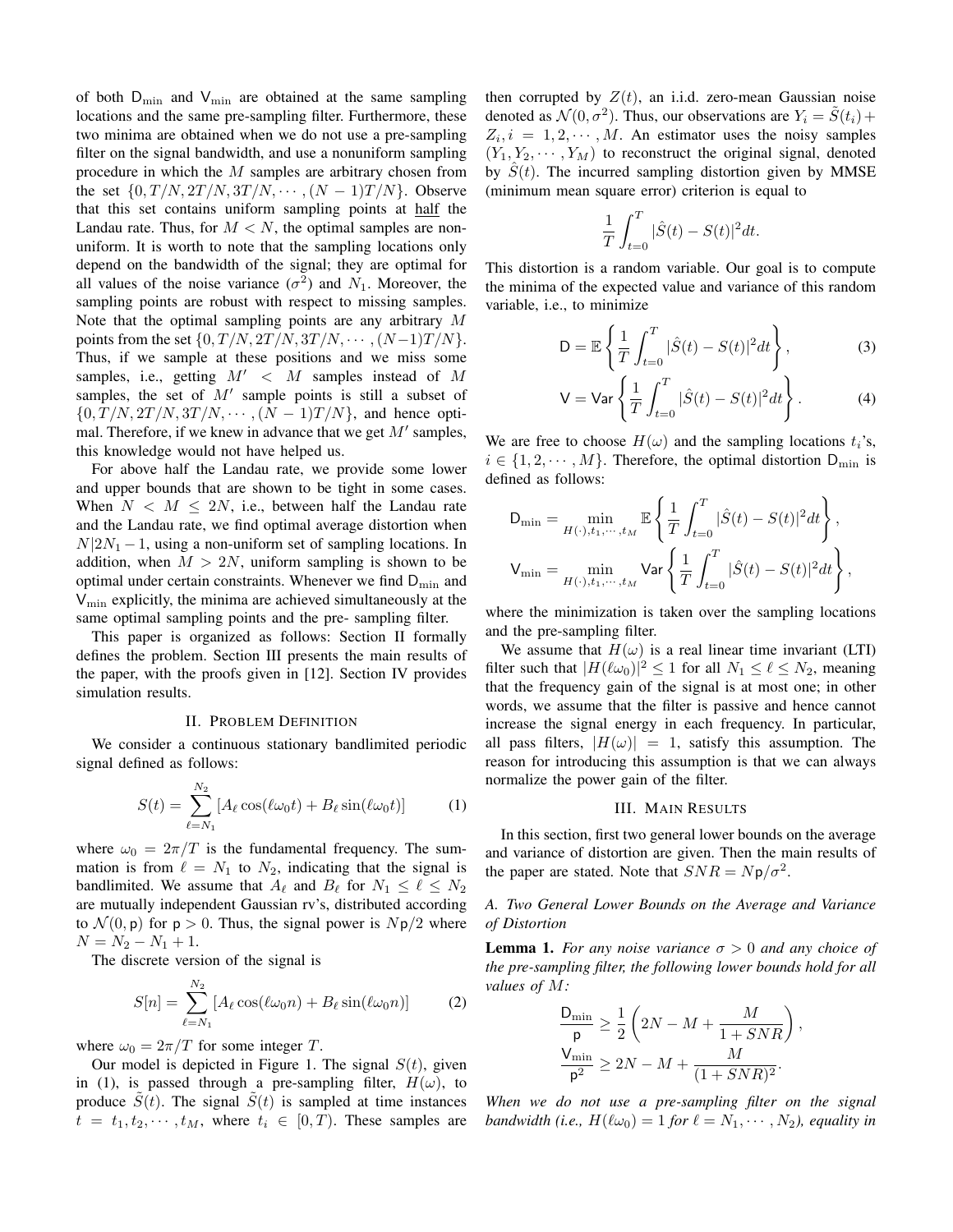

Fig. 1. Sampling-Distortion Model. The signal  $S(t)$  is passed through pre-sampling filter. The output  $\tilde{S}(t)$  is sampled at times  $t_1, t_2, \dots, t_M$ . A noise  $Z$  is added to the signal at the time of sampling. The noisy observations are then used to recover the signal.

*the above equations holds if and only if for any time instances*  $t_i$  and  $t_j$ , one of the following two equations holds:

$$
|t_i - t_j| = T \frac{m_1}{N}, \qquad \text{for some integer } m_1, \quad (5)
$$

$$
|t_i - t_j| = T \frac{2m_2 + 1}{2(N_1 + N_2)} \quad \text{for some integer } m_2. \quad (6)
$$

**Lemma 2.** *For any*  $\sigma > 0$  *and any choice of the pre-sampling filter, the following lower bounds hold for all values of* M*:*

$$
D_{\min} \ge \frac{Np}{1 + \frac{M}{2N}SNR},\tag{7}
$$

$$
\mathsf{V}_{\min} \ge \frac{2N\mathsf{p}^2}{(1 + \frac{M}{2N}SNR)^2}.\tag{8}
$$

*Furthermore, when we do not use a pre-sampling filter on the signal bandwidth, equality in the above equation holds if the sampling time instances satisfy*  $\sum_{i=1}^{M} e^{j2\pi k \frac{t_i}{T}} = 0$  for  $k \in \{1, 2, \cdots, N-1\} \cup \{2N_1, 2N_1+1, \cdots, 2N_2\}.$ 

Note that for  $M < 2N$ , Lemma 1 gives better lower bounds on  $D_{\min}$  and  $V_{\min}$  whereas for  $M > 2N$ , Lemma 2 gives tighter ones.

## *B. Sampling Distortion Tradeoffs for* M ≤ N

The sampling-rate distortion tradeoffs are studied when the sampling rate is lower than the Landau rate.

**Theorem 1.** *For*  $M \leq N$ *, the optimal average and variance of distortion for any given pre-sampling filter are given by*

$$
\frac{\mathsf{D}_{\min}}{\mathsf{p}} = \frac{1}{2} \left( 2N - M + \frac{M}{1 + SNR} \right),\tag{9}
$$

$$
\frac{V_{\min}}{\rho^2} = 2N - M + \frac{M}{(1 + SNR)^2}.
$$
 (10)

*Both the minimal average distortion and its variance are obtained with the pre-sampling filter*  $H(\ell\omega_0) = 1$  *for*  $\ell =$  $N_1, \cdots, N_2$  and choosing M distinct time instances arbitrar*ily from the following set of* N *samples*

$$
\{0, \frac{1}{N}T, \frac{2}{N}T, \frac{3}{N}T, \cdots, \frac{N-1}{N}T\}.
$$

*The optimal interpolation formula for this set of sampling points is given by*

$$
\hat{S}(t) = \frac{\mathsf{p}}{N\mathsf{p} + \sigma^2} \sum_{i=1}^{M} \sum_{\ell=N_1}^{N_2} \cos(\ell \omega_0 (t - t_i)) Y_i,
$$

$$
= \frac{\mathsf{p}}{N\mathsf{p} + \sigma^2} \sum_{i=1}^{M} \left( \cos(\frac{\omega_0}{2}(t - t_i)) + \frac{\sin(\frac{N\omega_0}{2}(t - t_i))}{\sin(\frac{\omega_0}{2}(t - t_i))} \cdot Y_i \right), \tag{11}
$$

where  $Y_i$  is the noisy sample of the signal at  $t = t_i$ .

Remark 1. Consider (9). Observe that for fixed values of p and  $\sigma$ , the minimum distortion is linear in M. But it is not linear in N (as SNR in the denominator is  $Np/\sigma^2$ , except when  $SNR$  goes to infinity. In the case of noiseless samples,  $\sigma = 0$ , the SNR will be infinity and the minimal distortion will be  $p(2N-M)/2$ . To intuitively understand this equation, observe that there are 2N free variables and we can recover M of them using the samples. Therefore, we will have  $2N - M$ free variables, giving a total distortion of  $(2N - M)p/2$  as the power of each sinusoidal function is  $p/2$ . Moreover, the maximum distortion is  $2N(p/2)$ , which is obtained when  $\sigma =$  $\infty$  (SNR = 0) or  $M = 0$ . Observe that when SNR is large,

$$
\mathsf{D}_{\min} \approx \frac{\mathsf{p}}{2}\left(2N - M + \frac{M}{SNR}\right) = \frac{\mathsf{p}}{2}(2N - M) + \frac{M\sigma^2}{2N}
$$

which is linear in both p and  $\sigma^2$ . Observe that when  $M \leq N$ ,  $D_{\min}$  is increasing in both p and  $\sigma^2$ .

*C. Sampling-Distortion Tradeoffs for*  $N < M \leq 2N$ For the sampling rates  $N < M < 2N$ , we have:

**Theorem 2.** For  $N < M \leq 2N$  and any choice of pre*sampling filter, the optimal average distortion can be bounded as follows*

$$
\frac{D_{\min}}{p} \ge \frac{1}{2} \left( 2N - M + \frac{M}{1 + SNR} \right)
$$
(12)  

$$
\frac{D_{\min}}{p} \le \frac{1}{2} (2N - M) + \frac{2N - M}{2(1 + SNR)}
$$
  

$$
+ \text{Num} \cdot \frac{1 + SNR}{1 + 2 SNR}
$$
  

$$
+ (M - N - \text{Num}) \cdot \frac{1}{1 + SNR},
$$
(13)

*in which*

$$
\mathsf{Num} = \min\big(f(N_1, N), M - N\big)
$$

*and* f(a, b) *is equal to*

$$
f(a,b) = \begin{cases} b-1 & \text{if } r = 0\\ 2b - 2r + 1 & \text{if } 2r > b\\ 2r - 1 & \text{if } 0 < 2r \le b \end{cases}
$$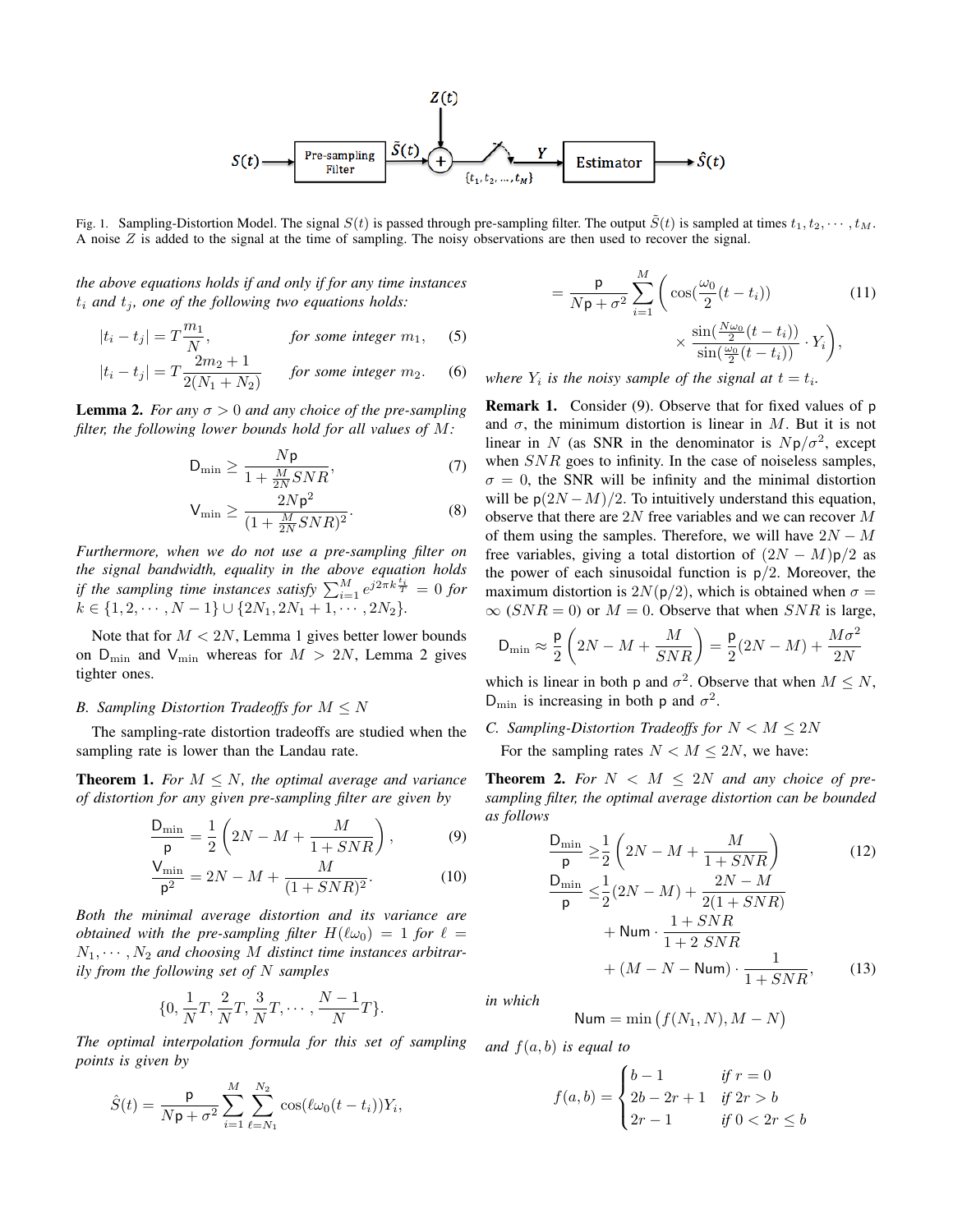*where* r *is the remainder of dividing* a *by* b*.*

*The lower bound given in* (12) *is tight when*  $N|2N_1 - 1$  *for any arbitrary* M ≤ 2N*. To achieve the optimal distortion, no pre-sampling filter is necessary and the optimal time instances can be chosen from the set*

$$
\left\{0, \frac{1}{N}T, \frac{2}{N}T, \dots, \frac{N-1}{N}T, \frac{T}{2(N_1+N_2)}, \frac{1}{N}T + \frac{T}{2(N_1+N_2)}, \dots, \frac{N-1}{N}T + \frac{T}{2(N_1+N_2)}\right\}.
$$

# *D. Sampling Distortion Tradeoffs for*  $M \geq 2N$

Here the sampling rates above the Landau rate are studied.

**Theorem 3.** *For*  $M \geq 2N$  *and any choice of the pre-sampling filter, the following lower bounds on optimal average and variance of distortion hold:*

$$
\frac{\mathsf{D}_{\min}}{\mathsf{p}} \ge \frac{N}{1 + \frac{M}{2N} . SNR},\tag{14}
$$

$$
\frac{V_{\min}}{\mathsf{p}^2} \ge \frac{2N}{(1 + \frac{M}{2N}SNR)^2}.\tag{15}
$$

*Moreover, these lower bounds are tight with uniform sampling, i.e.,*  $t_i = iT/M, i = 1, 2, \cdots, M$  *and without filtering on the signal bandwidth, if for each k in the interval*  $2N_1 \leq$  $k \leq 2N_2$ , we have  $M \nmid k$ . In particular, uniform sampling is *optimal when*  $M > 2N_2$ . Also the reconstruction formula for *the optimal set of sampling points is given by*

$$
\hat{S}(t) = \frac{\mathsf{p}}{\frac{M}{2}\mathsf{p} + \sigma^2} \sum_{i=1}^{M} \sum_{\ell=N_1}^{N_2} \cos(\ell \omega_0 (t - t_i)) Y_i,
$$
\n
$$
= \frac{\mathsf{p}}{N\mathsf{p} + \sigma^2} \sum_{i=1}^{M} \left( \cos(\frac{\omega_0}{2}(t - t_i)) \right) \tag{16}
$$
\n
$$
\sin(\frac{N\omega_0}{2}(t - t_i)) \quad \text{V}
$$

$$
\times \frac{\sin(\frac{\omega_0}{2}(t-t_i))}{\sin(\frac{\omega_0}{2}(t-t_i))} \cdot Y_i\bigg), \quad (17)
$$

*where*  $Y_i$  *is the noisy sample of the signal at*  $t = t_i$ *.* 

**Remark 2.** When  $M$  goes to infinity, the minimum distortion  $D_{\min} = O(1/M)$  goes to zero, regardless of the sampling noise value. To see this, observe that when  $M$  is very large  $(M > 2N_2)$ , the lower bounds given in (14) and (15) are tight.

**Remark 3.** Unlike the case of  $M \leq N$  where optimal sampling points could be found without any need to know  $N_1$ , we show in [12] that this is no longer the case for  $M > 2N$ . Besides, the uniform sampling strategy is not optimal in general.

### *E. Discrete Signals*

Consider a real periodic discrete signal of the form

$$
S[n] = \sum_{\ell=N_1}^{N_2} [A_{\ell} \cos(\ell \omega_0 n) + B_{\ell} \sin(\ell \omega_0 n)], \qquad (18)
$$

where  $\omega_0 = \frac{2\pi}{T}$  for some integer T, and  $1 \leq N_1 \leq N_2$  $T/2$  are natural numbers. Observe that T is the period of the

discrete signal and  $A_{\ell} - jB_{\ell}$  is the  $\ell$ -th DFT coefficient of the discrete signal  $S[n]$ .

Suppose that we have  $M$  noisy samples at time instances  $\{t_1, t_2, \dots, t_M\}$ . We want to use these samples to reconstruct the discrete signal  $S[n]$ . If the reconstruction is  $\hat{S}[n] = \sum_{\ell=N_1}^{N_2} [\hat{A}_{\ell} \cos(\ell \omega_0 n) + \hat{B}_{\ell} \sin(\ell \omega_0 n)],$  the distortion  $\sum_{n=1}^{T} |S[n] - \hat{S}[n]|^2$  is proportional to  $\sum_{\ell} |A_{\ell} - \hat{A}_{\ell}|^2 + |B_{\ell} \overline{\hat{B}_{\ell}}|^2$ . Thus, the formulation for minimizing the distortion is the same as that of the continuous signals. The only additional restriction is that  $t_i$ 's should be integers.

Whenever the optimal sampling points in the continuous formulation turn out to be integer values, they are the optimal points in the discrete case. And when the optimal sampling points are not integers, simulation results with exhaustive search show that their closest integer values are either optimal or nearly optimal. For example, suppose that the signal period is  $T = 15$  and  $(M, N_1, N) = (3, 1, 4)$ . In this case  $M \le N$ and the optimal sampling points in the continuous case are  $\{t_1, t_2, t_3\} \subset \{0, 3.75, 7.5, 11.25\} + \tau$ , for some  $\tau \in [0, T]$ . The rounds of these point for  $\tau = 1.1$  are optimal in the discrete case, i.e., any choice of time instances from the set  $\{1, 5, 8, 12\}$  is optimal. On the other hand, when the signal period is  $T = 15$  and  $(M, N_1, N) = (4, 1, 6)$ . Here again  $M \leq N$  and  $\{t_1, t_2, t_3, t_4\} \subset F = \{0, 2.5, 5, 7.5, 10, 12.5\} + \tau$ are the only continuous optimal points. Choosing the time instances from their closest integers yields  $D = 8.0069$ . However, the optimal points are  $\{1, 2, 8, 9\}$  resulting in  $D_{min} = 8.0068$ . Note that the distance between the first two optimal points is 1, which cannot be achieved by choosing any arbitrary value of  $\tau$ , since the distance between any of the points in  $F$  is 2.5.

#### IV. SIMULATION RESULTS

In Fig. 3, two random signals are generated using parameters  $(N, N_1, p, \sigma) = (7, 4, 1, 0.1)$ . Their reconstruction with  $M = 13$  samples are also depicted, employing the optimal MMSE method and the iterative method of [11]. The sampling points are optimally chosen. The average reconstruction distortion (MMSE) over *all* random signals with the given parameters is  $D = 0.5093$ . In the top subfigure, the distortion of the optimal MMSE method is  $D = 0.0200$  and the distortion of the iterative method is  $D_{\text{iterative}} = 0.0379$ . In the bottom subfigure, the distortion of the optimal MMSE method is  $D = 1.6038$  and the distortion of the iterative method is  $D_{\text{iterative}} = 1.6042$ . We see that the performance of the iterative method is near optimal in the high SNR scenario. Fig. 4 uses the same parameters for generating the signal, but the variance of the noise is 4 (low SNR scenario). In this case, the average distortion over all random signals is  $D = 1.9444$ . The distortions of the top subfigure are  $D = 0.2414$  for the optimal MMSE method, and  $D_{\text{iterative}} = 0.3079$  for the iterative method. For subfigure (b), they are  $D = 1.8347$  and  $D_{\text{iterative}} = 1.9700$ , respectively.

The maximum of the lower bounds given in Lemma 1 and Lemma 2 is depicted in Fig. 2. In this figure, the distortion of the uniform sampling without any pre-sampling filter on